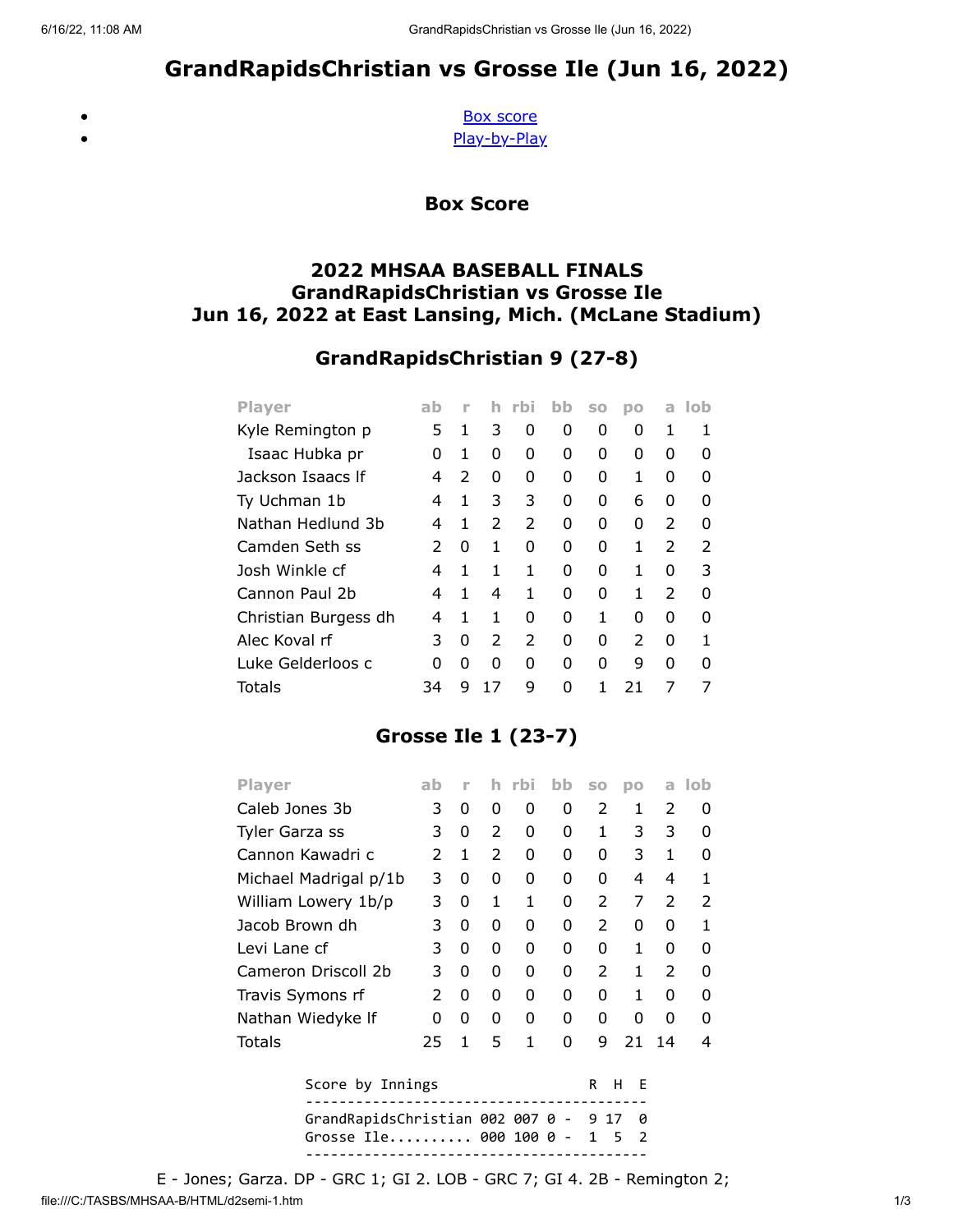6/16/22, 11:08 AM GrandRapidsChristian vs Grosse Ile (Jun 16, 2022)

Uchman; Koval; Kawadri. 3B - Winkle. HBP - Koval; Kawadri. SH - C. Seth 2. SB - Remington.

| GrandRapidsChristian ip h r er bb so wp bk hbp ibb ab bf fo go np |  |  |  |  |                                              |  |  |  |
|-------------------------------------------------------------------|--|--|--|--|----------------------------------------------|--|--|--|
| Kyle Remington W 7.0 5 1 1 0 9 0 0 1 0 25 26 5 6 87               |  |  |  |  |                                              |  |  |  |
| Grosse Ile                                                        |  |  |  |  | ip h r er bb so wp bk hbp ibb ab bf fo go np |  |  |  |
| Michael Madrigal L                                                |  |  |  |  | 5.2 16 9 8 0 0 0 0 0 0 30 32 6 9 107         |  |  |  |
| William Lowery                                                    |  |  |  |  | 1.1 1 0 0 0 1 2 0 1 0 4 5 0 2 22             |  |  |  |

Win - Remington. Loss - Madrigal. Save - None. WP - Lowery 2. HBP - by Remington (Kawadri); by Lowery (Koval). PB - Gelderloos. Pitches/strikes: Remington 87/64; Madrigal 107/77; Lowery 22/13.

<span id="page-1-0"></span>Umpires - HP: Rex Forsyth 1B: Chris Calkins 2B: Jeff Carpenter 3B: Steve Start: 9:00 AM Time: 1:58 Attendance: Weather: Pt.Cloudy,75F,Wind W 10 mph

#### Play-by-Play

#### 2022 MHSAA BASEBALL FINALS GrandRapidsChristian vs Grosse Ile Jun 16, 2022 at East Lansing, Mich. (McLane Stadium)

GrandRapidsChristian starters: 17/p Remington; 24/lf Isaacs; 11/1b Uchman; 5/3b Hedlund; 8/ss C. Seth; 12/cf Winkle; 2/2b Paul; 10/dh C. Burgess; 3/rf Koval; 7/c Gelderloos;

Grosse Ile starters: 7/3b Jones; 4/ss Garza; 1/c Kawadri; 11/p Madrigal; 24/1b Lowery; 14/dh Brown; 13/cf Lane; 3/2b Driscoll; 2/rf Symons; 8/lf Wiedyke;

GrandRapidsChristian 1st - Remington singled to right center (1-1). Isaacs flied out to cf (2-2). Remington stole second. Uchman singled to shortstop (1-2); Remington advanced to third. Hedlund reached on a fielder's choice, bunt (0-0); Uchman advanced to second; Remington out at home p to c. C. Seth grounded out to 2b  $(2-2)$ . O runs, 2 hits, O errors, 2 LOB.

Grosse Ile 1st - Jones struck out looking (0-2). Garza singled to shortstop (1-1). Kawadri singled through the left side (2-2); Garza advanced to second. Madrigal grounded into double play 2b to ss to 1b  $(0-2)$ ; Kawadri out on the play. **O runs, 2 hits, 0 errors, 1 LOB.** 

GrandRapidsChristian 2nd - Winkle grounded out to c (2-2). Paul singled through the right side (3-2). C. Burgess out at first 1b to p (0-1); Paul advanced to second. Koval grounded out to 3b (2-2). 0 runs, 1 hit, 0 errors, 1 LOB.

Grosse Ile 2nd - Lowery struck out swinging (3-2). Brown struck out swinging (1-2). Lane flied out to If  $(1-0)$ . O runs, O hits, O errors, O LOB.

GrandRapidsChristian 3rd - Remington doubled to right center (1-2). Isaacs reached on a throwing error by 3b, advanced to second (1-1); Remington advanced to third. Uchman singled to center field, RBI (0-2); Isaacs advanced to third; Remington scored. Hedlund reached on a fielder's choice, RBI (0-2); Uchman out at second 2b to ss; Isaacs scored, unearned. C. Seth